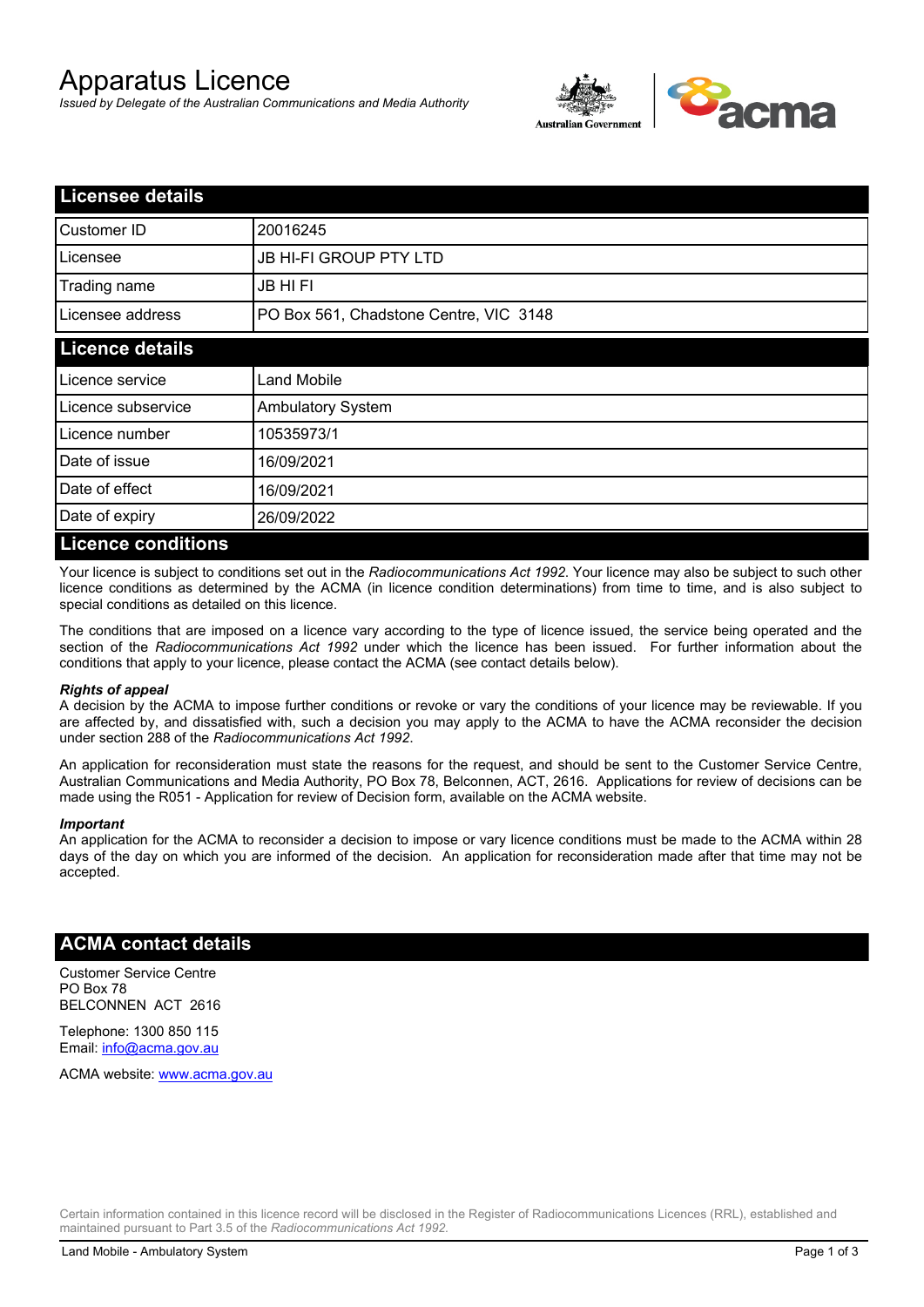# **Advisory Notes applying to licence no.: 10535973/1**

Conditions applicable to the operation of Ambulatory System station(s) authorised under this licence can be found in the Radiocommunications Licence Conditions (Apparatus Licence) Determination and the Radiocommunications Licence Conditions (Land Mobile Licence) Determination. Copies of these determinations are available from the ACMA and from the ACMA home page (www.acma.gov.au).